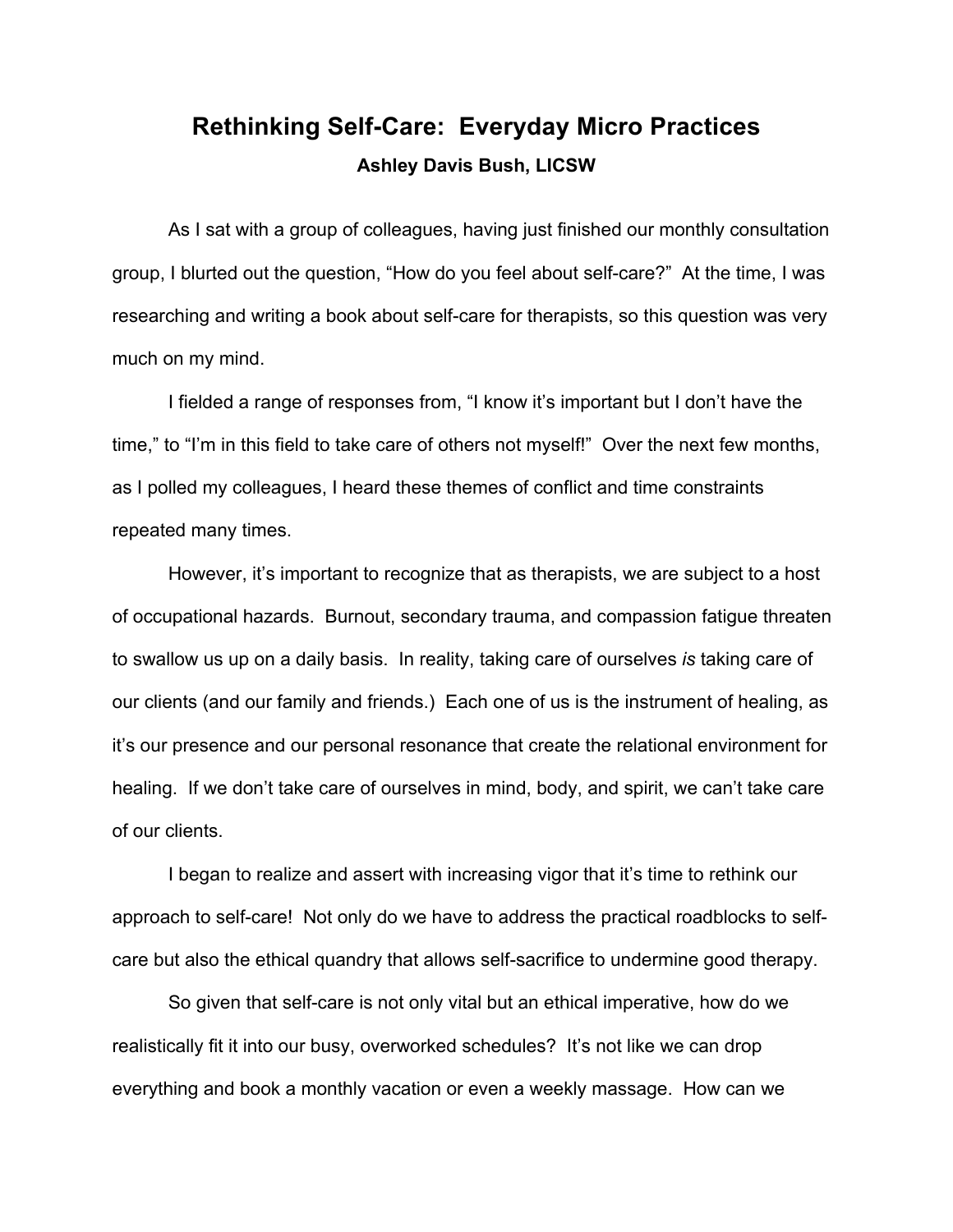practically engage in self-care and give it the priority it deserves in our lives and in our careers – not just occasionally but daily?

One answer is to microtize self-care. What does that mean? It means to engage in small nurturing habits in our daily lives that have a big impact on our wellbeing. Advances in neuroplasticity underscore this successful strategy: small repetitive practices matter, both in creating new neural networks in our brains and in creating sustainable self-care.

Practically, it can be as simple as looking into your arsenal of self-care strategies, 'shrinking them down' to their most powerful essences, and then sprinkling them throughout the workday. For example, you might not be able to get to a yoga class today, but you can benefit from the stretch and relaxation of one power-pose between clients. You might not be able to schedule a full body massage today, but you can realize the benefits of myofascial release by massaging your feet with a tennis ball before you go home.

The idea is to create a personal toolbox of micro-habits – self-care activities that you can do in a few minutes or less which can then be threaded through the day. With this new approach, you can take care of yourself before clients, between clients, and after clients.

Here are 5 sample practices to weave through your workday:

#### **1. Circle of Care**

**When**: First thing after you've settled into your office and before you begin your workday activities.

**What**: Take a circular object and hold it in your hand. I have a small rose quartz circle that I keep in my desk drawer. Hold the object in your hand and say, "I'm part of a vast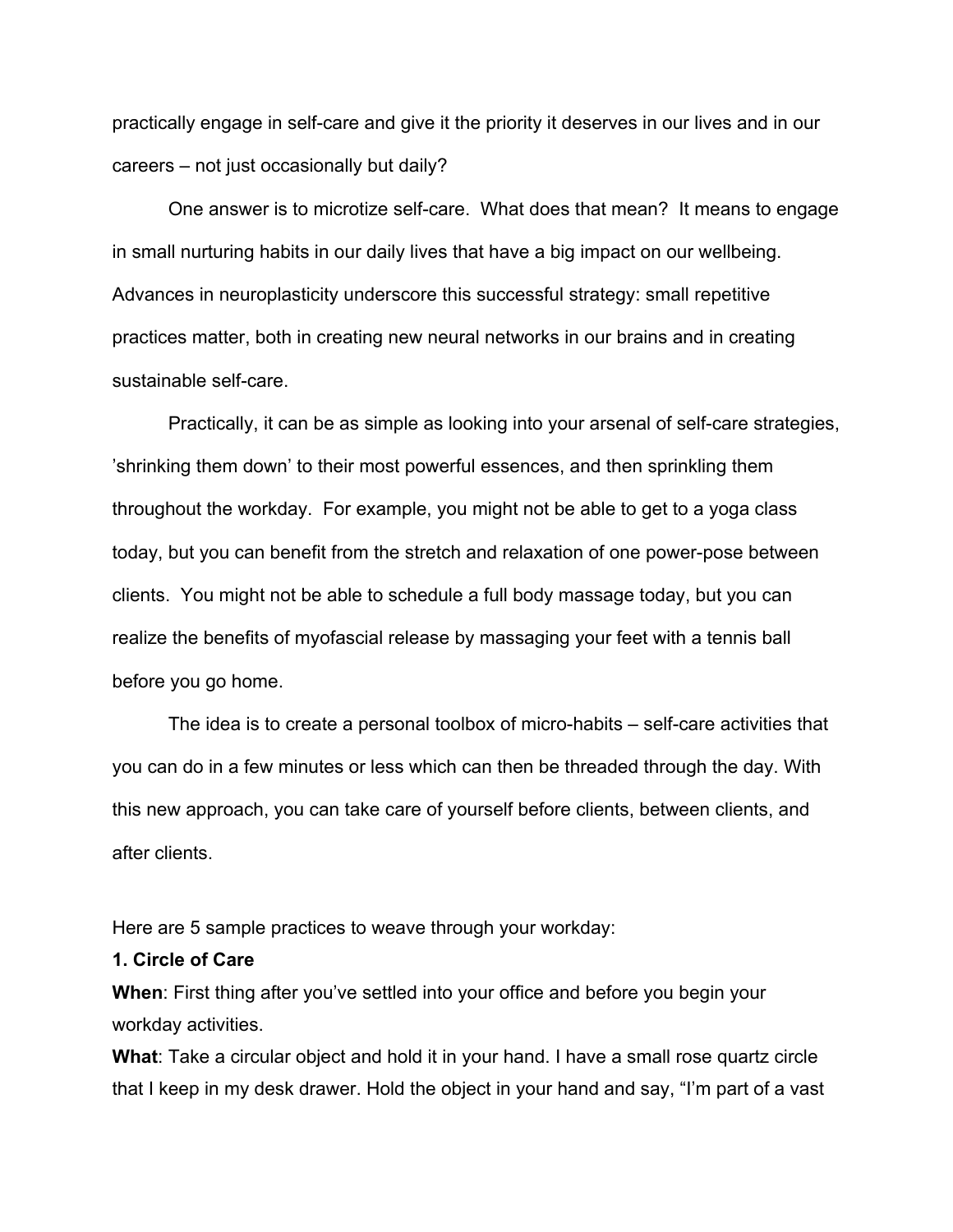circle of helpers around the globe." As you say this, close your eyes and imagine helpers and healers of all persuasions in your town, state, country, and in countries around the world. Know that you're a part of this web of helpers.

**Why**: Whether we work in private practice, in a clinic, or some other setting, at some point we close our doors and are alone with our clients. This can feel isolating, as if we're alone in our endeavors. If there's one thing all schools of psychology agree about, it's that relationships are crucial to our well-being. This brief technique reminds us that we're part of a tribe.

# **2. Hark How the Bells**

**When**: At the start of a session.

**What**: Ring a Tibetan singing bowl (or other chime) three times with your client. Listen to the sound as it dissipates into the air around you and then begin the session. **Why**: This mindfulness-based ritual helps you and your client transition to your time together. Daniel Siegel, in his book *The Mindful Therapist*, reminds us that mindful awareness not only offers us resilience in the face of uncertainty and challenge, but is a crucial determinant in our ability to help others.

# *3.* **Imagine That**

**When**: After Lunch, during a midday break

**What**: Close your eyes and imagine yourself in a favorite place, happy and peaceful. It could be a real place that you remember or a fantasy place of calm and bliss. Summon as many aspects of the place as possible, including sounds, smells, temperature, tastes, and visual details. Let these sensory cues come alive in your imagination and then bask in the glow of warm, happy sensations. Enjoy this image for a minute or two. **Why**: When you summon a happy place in your mind, your brain and body begin to respond as if you're actually there. You feel instantly at peace. In EMDR -- Eye Movement Desensitization Reprocessing, safe-place imagery is taught to clients as a way to deescalate when they notice being triggered by their emotions.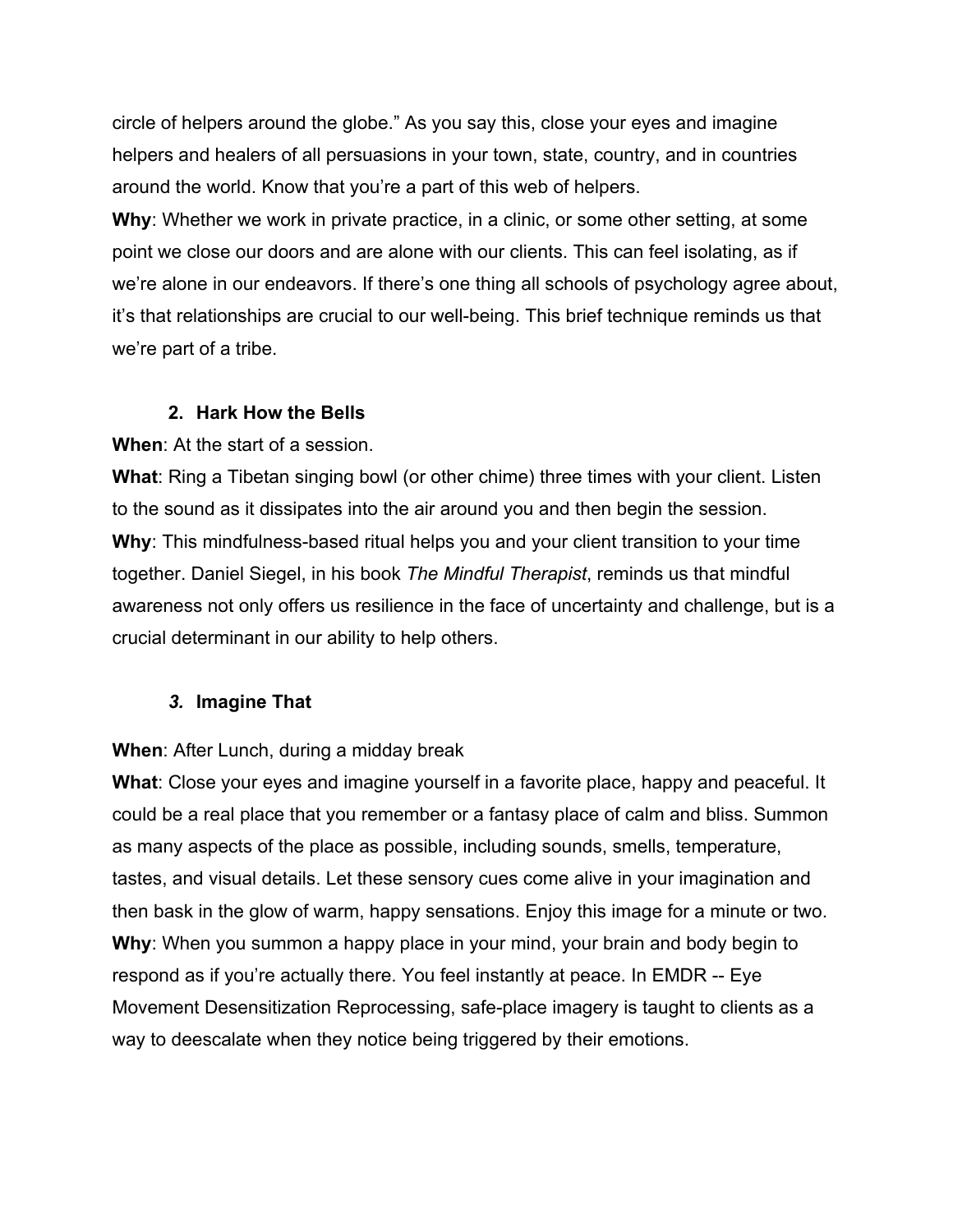#### **4. Progressive Dinner**

#### **When**: After a session

**What**: Progressively tense four major muscle groups for 5 seconds and then relax for 10 seconds. As you relax, say a cue word or phrase such as *relax* or *I release* or *it's okay*, and notice feelings of relaxation enter your muscles. Repeat the cycle of tense and release twice before you move on to the next muscle group. Start with your lower limbs and feet, move to your chest and abdomen, then to your shoulders and arms, and end with your neck and face.

**Why**: Progressive muscle relaxation has been shown to stimulate the body's relaxation response. It's become a standard intervention for stress and pain relief in many clinical settings. For the therapist, its benefits are threefold: it relaxes the body, focuses the mind, and renews awareness of feelings and inner sensations.

# **5. Wring It Out**

**When**: At the end of the workday, before you go home.

**What**: Sit upright in a chair. Slowly and gently twist your body to the right from your hips to your head. Turn around as far to the right as you can. (You might wish to grab the chair handle to help you turn further.) Hold for 10 seconds or longer, allowing your muscles to relax and stretch. Add an extra stretch with a deep inhale, letting your chest expand. Then exhale as you come back to the front. Then repeat this process to the left. As you wring yourself and exhale, imagine that you're a sponge that's absorbed your clients' energies. You want to squeeze out this sponge, freeing yourself from their concerns. Take a moment to notice how your body feels after you twist. Once you're done, shake your arms in front of you as you release the day's work.

**Why**: The essence of this micro self-care practice is in the stretch. As we sit in our therapy offices, conference rooms, lunch tables, and in our cars, the muscles of the back, chest, and shoulders tighten and clench to keep our posture. Gentle and slow twisting relaxes them, signaling to our bodies and minds that it's time to leave work at the office and lighten our load for our homecoming.